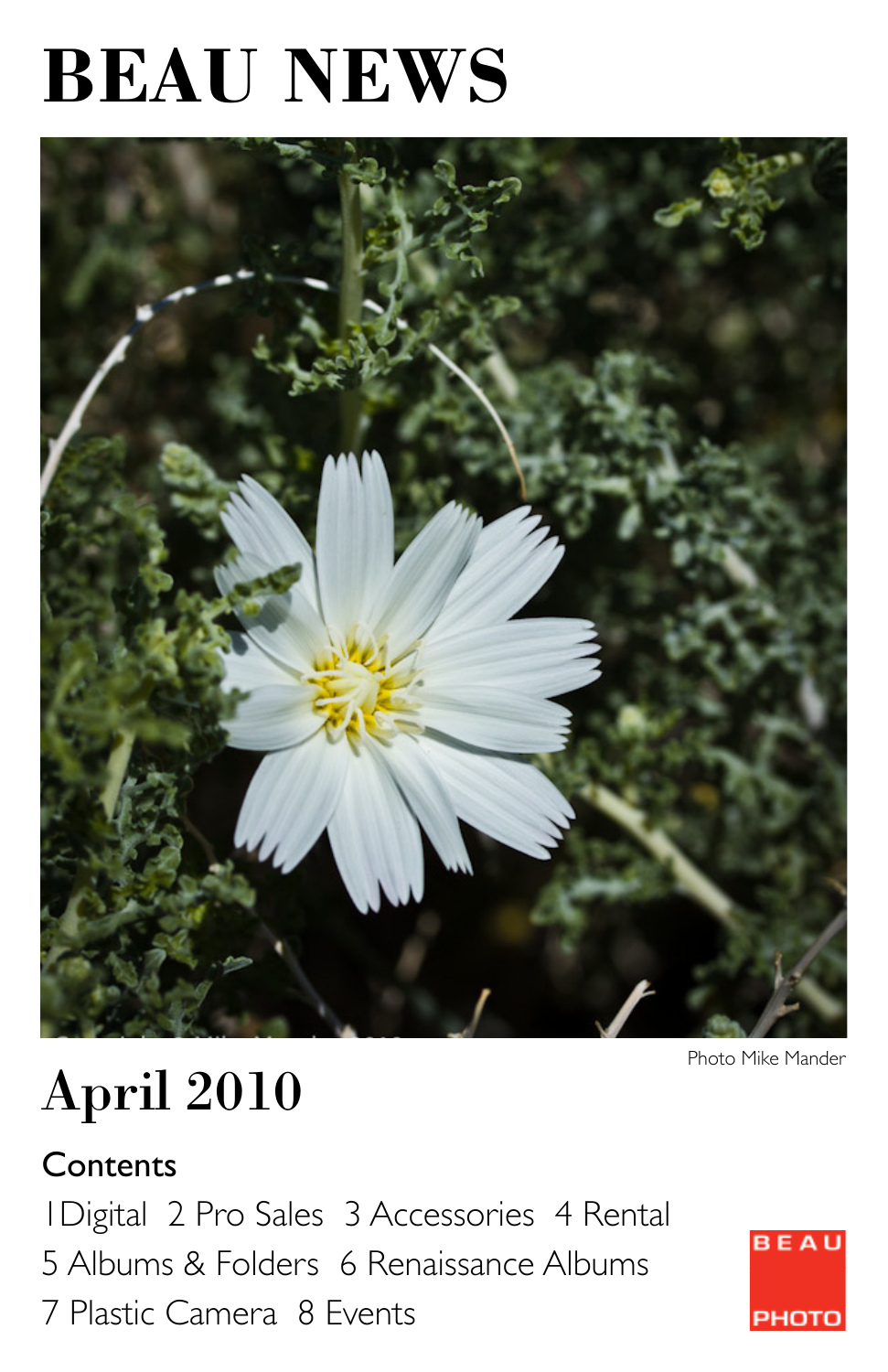Easter Hours! Beau Photo will be closed on Good Friday April 2nd and Easter Monday April 5th, we will be back on Tuesday April 6th.

## 1 **Digital** Mike

#### CameraBits PhotoMechanic Software is back at Beau! Now for only \$150.00

Some years ago, we used to sell PhotoMechanic, but since distribution changed, we let it slip away. Well, we now have made a convenient arrangement directly with CameraBits to sell the product to you once again! We can supply an initial trial demo key, you provide us with your contact info and email (and payment of course), and CameraBits will then email you your very own license activation code directly. That way you can be up and running right away with the fully functioning trial version (the most current version) and then a couple of days later, CameraBits will send you an email to set you up fully licensed and ready to rock. This way there is no waste of out-of-date packaging with older CD versions etc. either! Be GREEN... save on packaging!

*What is PhotoMechanic?* Well, think of it as a high-speed card "ingesting", raw photo browsing, rating and sorting program. I use it as an Adobe Bridge replacement personally, when browsing into folders that are not in my Lightroom collection for example or browsing optical media. PhotoMechanic has the most comprehensive support for IPTC metadata and offers almost unlimited flexibility when renaming files on memory card import. Want to include an image's f-stop, shutter speed and ISO in its new filename? No problem! Virtually any bit of EXIF data and IPTC metadata can also be used when renaming files and naming folders. When importing cards, you can also backup to an alternate location at the same time for security. For the most rapid viewing, PhotoMechanic will read the raw file's embedded JPEG, but with a press of the 'Q' key (Quality rendering) you can also tell it to fully demosaic the raw file using the operating system's native raw file support. If you end up using an Adobe product for your final work, of course this rendering will not be identical from a colour or contrast standpoint, but for older digital SLRs that only had a small size JPEG preview embedded in their raw files, this could really make a difference in determining, for example,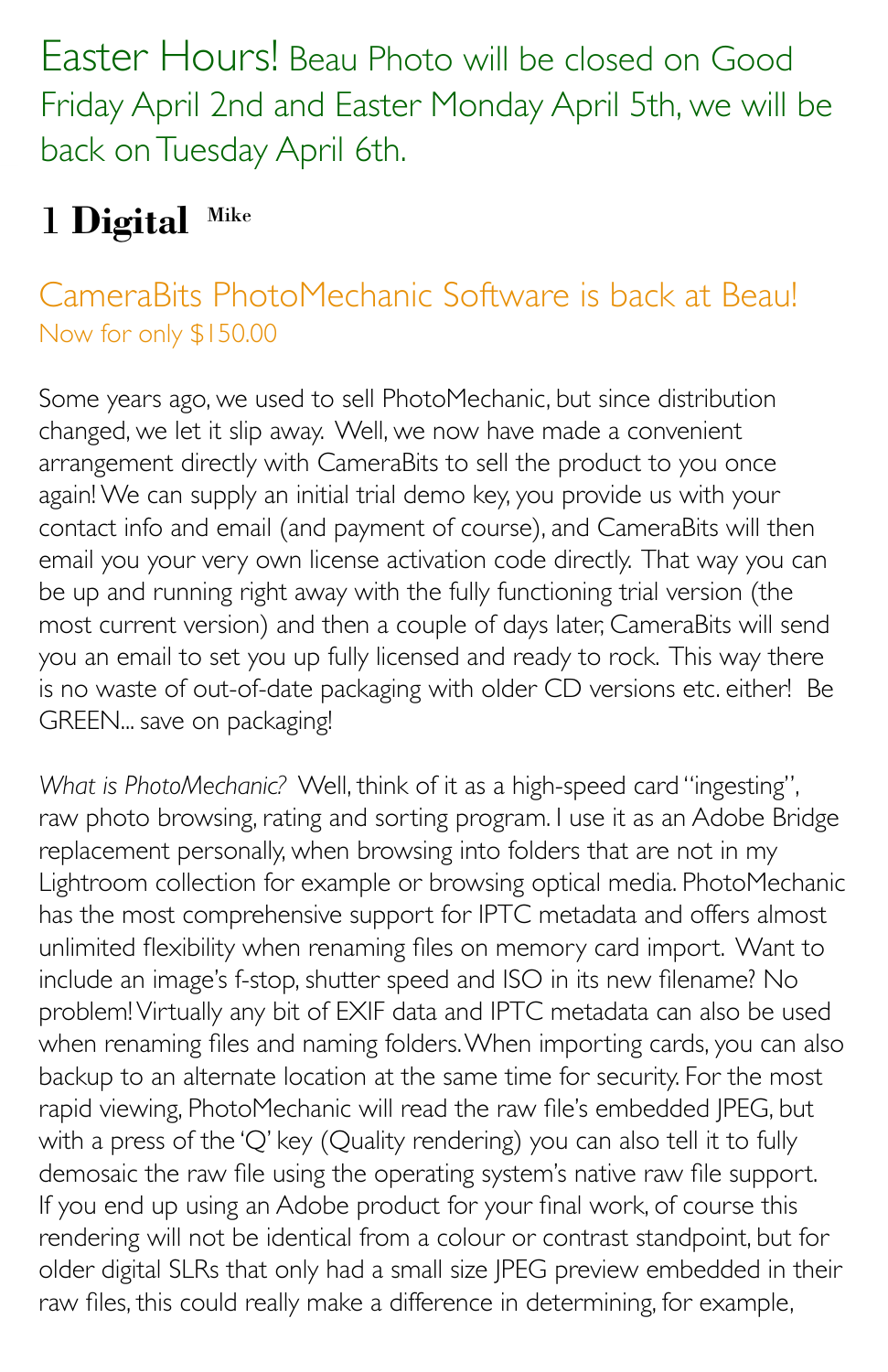which of a series of shots is the sharpest. If you have one of those older cameras, you can quickly use the smaller embedded JPEGs for initial rating and culling, and then only switch to 'Q' mode to compare several images for sharpness, for example. If you shoot RAW+JPEG, it will similarly use the JPEGS for quick initial preview and with the press of 'Q', you'll see the rendered raw files.

Secondly*,* you can rate your images as you browse, using either colour labels or star ratings (or both). You can also set up a crop, and both the crop and the ratings will fully import and be identified in Photoshop or Lightroom, as will all the IPTC data too of course. However cropping is about the extent of its file editing capabilities - unlike Lightroom, PhotoMechanic is not designed to be an image editor. In addition, PhotoMechanic will also allow you to FTP upload photos (if you are filing with paper/magazine for example), and you can also output a variety of nicely designed web galleries if so desired. You can also directly upload to a huge number of photo hosting sites, such as Flickr, PhotoShelter, ZenFolio, SmugMug etc. However, in general I would expect most will want to edit and adjust selected images further before uploading and showing the world...

When it comes to raw speed, flipping between images as quickly as you can push your arrow keys, or scroll your mouse wheel, at full zoom even, is amazing to see. If you generously allocate RAM (if you have lots to spare) and hard drive scratch space to PhotoMechanic, it will really fly since it caches already viewed images and retrieves them nearly instantaneously. The program also allows for an amazing amount of customization in how it operates and what programs will edit what files when you launch a photo editor from within PhotoMechanic. Finally, you can edit a series of images' file creation dates (if you forget to set the correct time zone on your camera as an example), perform lossless JPEG rotation (you'll have to ask me about that one if you're interested!) and much much more.

If you are already using Lightroom, as an example, why would you want PhotoMechanic? How would it fit into your workflow? Well, let's say you just bought that nice new 21 MP DSLR or 50 MP digital back. Sure, you can import all of your photos into Lightroom... and watch your computer s...l...o...w... right down to a crawl. Wow, all those wonderful high-resolution shots can really take a toll on your editing as you wait for those 1:1 previews to render out before you can check for sharpness! You need to spend another few thousand \$ on a new computer... or maybe not? Why not fly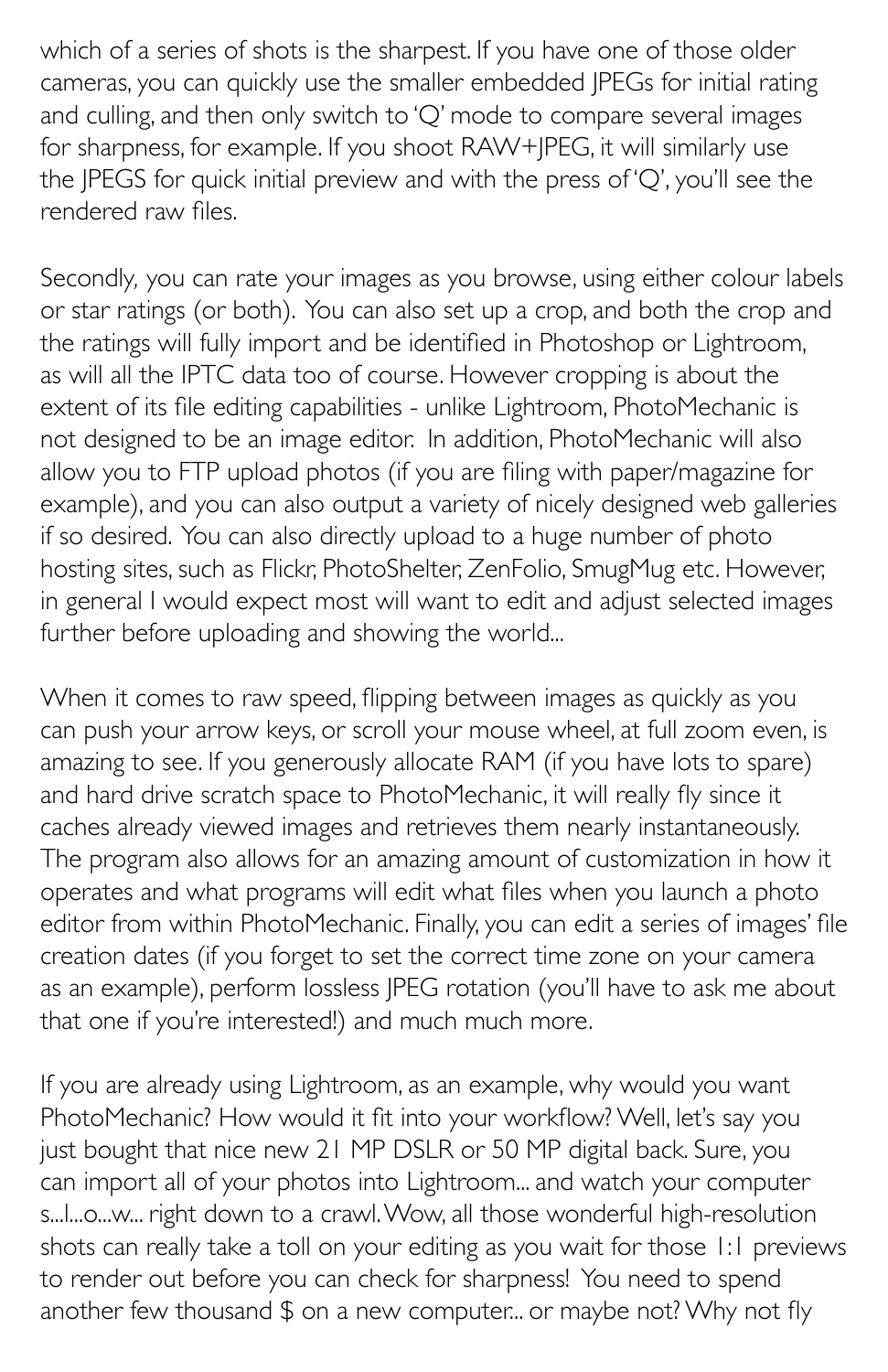through those raw files with PhotoMechanic first, supplying the initial ratings and metadata and then only import your, for example, level 2 selects and higher into Lightroom. That way, you might be able to cull down all those high-res photos that you won't want to use anyway, before importing the whole mess into Lightroom. Instead of 500 big files to import, you might only end up importing 100 into Lightroom for final editing and selecting.

PhotoMechanic may not be for everyone, and until you actually use it, give it a chance to see what it can do, you might just scratch your head and think "...why would I need it?" Give it a chance, download the trial and check to see if it is something you might see fitting into the way you work. Feel free to call if you have any more specific questions on what PhotoMechanic can do...

#### Hasselblad Open House at Beau Photo

Come join us here at Beau Photo for an open house where you can try the latest medium format DSLRs from Hasselblad. On hand will be the affordable new H4D-40 (\$19,995 US complete with 80mm lens!), as well as an H4D-50, both with their new True-Focus with APL feature. See our last newsletter for a more detailed preview of the awesome new H4D! We will have a variety of lenses for you to try out, some leasing and upgrade info as well as some great Hasselblad specials for those who attend the open house! A representative from Hasselblad USA, Gina Connor, will be on hand to answer questions and will be generously bringing these new cameras up for you to test. Bring your own CompactFlash cards and take away some sample images!

*In addition,* if you are seriously thinking about a purchase or upgrade and would like a personal demo either here or in your studio, that can be arranged as well since Gina and I will be available on Tuesday, April 13th for several one-on-one demonstrations as time permits. Please contact me (Mike Mander) in advance to schedule a personal demo if you like at 604- 734-7771 or [digital@beauphoto.com.](mailto:digital@beauphoto.com)

#### *What:* Beau Photo Open House

*Where:* Beau Photo, 1520 W 6th Avenue, Vancouver *When:* Wednesday April 14th from 3:00pm-7:00pm Why: Try out the latest H4D cameras! Refreshments will be served! *How:* Please RSVP and then just show up any time between 3pm and 7pm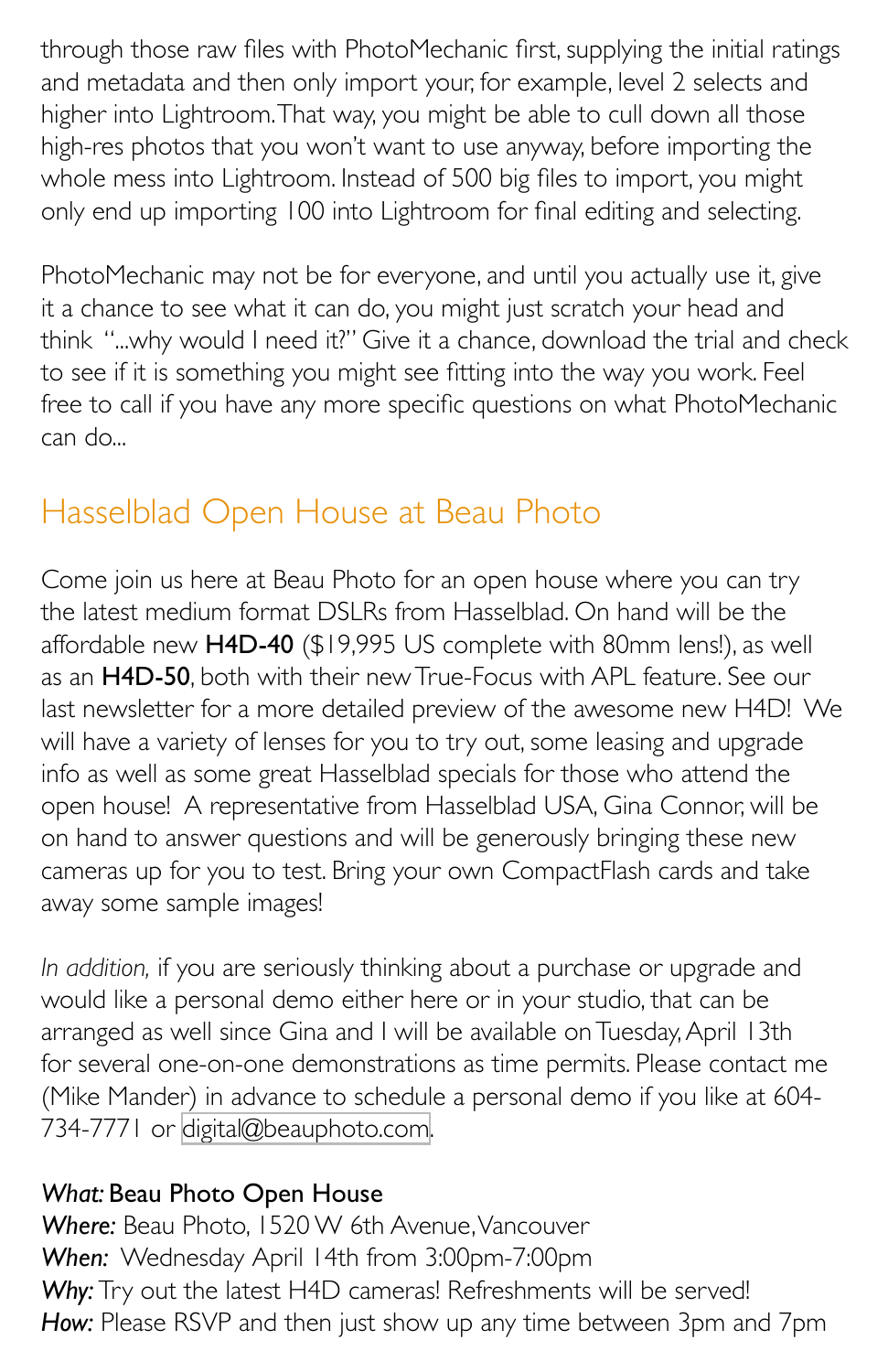#### 2 **Pro Sales** Ken

Beau Photo is pleased to announce DIGITAL week! Featuring PHASE ONE

*Come see the:* 

#### *Phase One 645 DF Camera!*

#### *Hartblei Camera !*

#### *Zeiss Tilt Shift lenses!*

#### *Arca Swiss 4x5 Camera!*

*Phase One, a recognized leader in image technology with digital backs offers ultimate image quality with the integration of the lens, camera, digital back, and software. The Phase One 645 camera system raises the bar for quality. Phase One engineers have taken advantage of complete integration, optimizing image quality from capture to processed image. Advanced communication between lens, camera body, and P+ back enhance performance and by doing so, increase your capture possibilities.*

#### Phase One events at Beau Photo

We are pleased to have Walter Borchenko from B3K in Toronto and Wayne Sandmeyer from Phase One join us for an exciting and informative week at Beau Photo. There will be a couple free seminars on Capture One 5.1 as well as a full day intensive workshop. Learn about all the great new and improved features of 5.1. The seminars will feature topics such as focus mask, vignetting tool, one click spot removal, improved metadata functionality, advanced noise reduction, and many many more.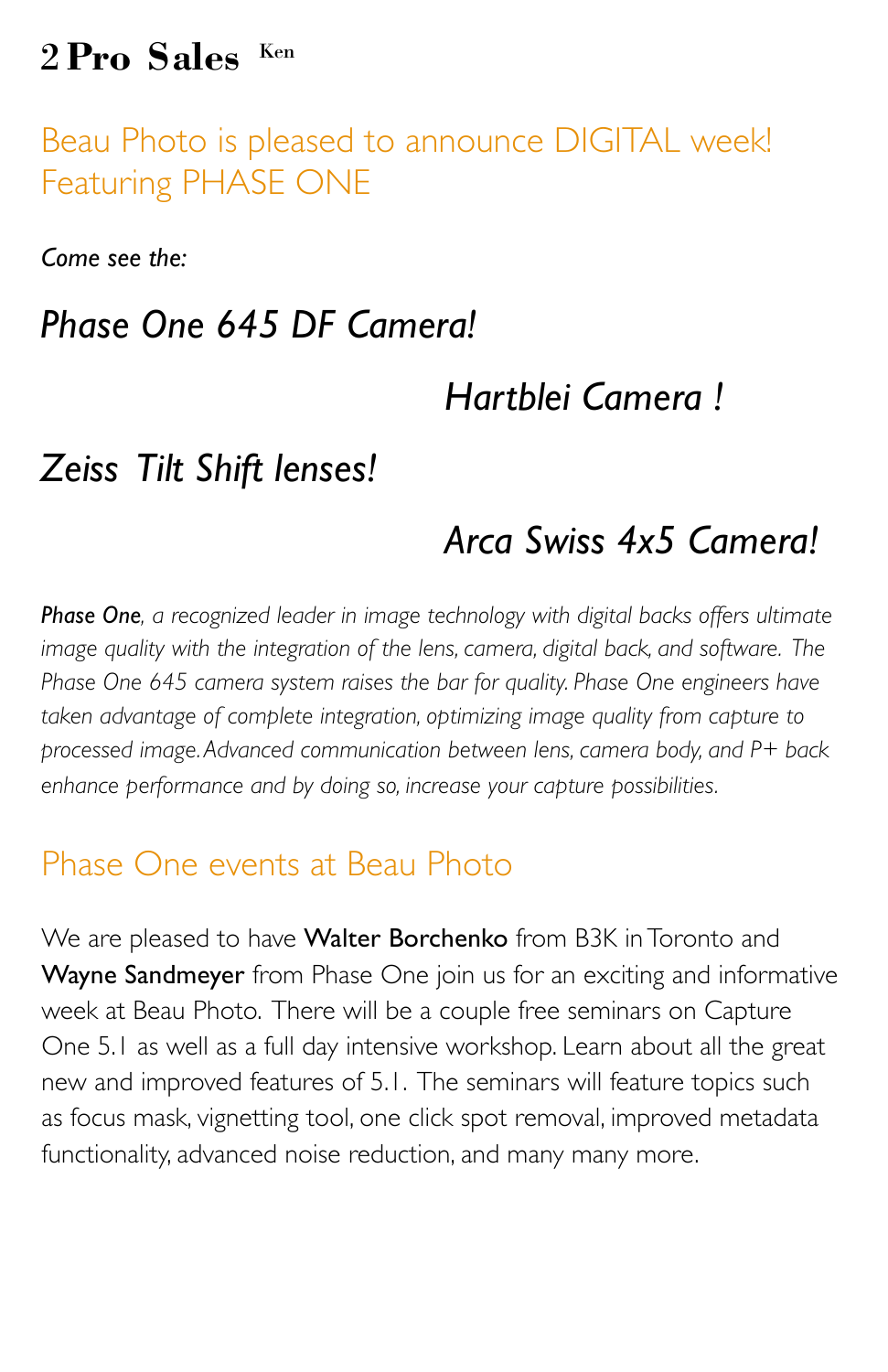#### Event Schedule:

Tuesday April 6th, afternoon: Ken and Walter are available for studio visits at your location at a time of your choice to suit your schedule. Call to make an appointment, and we would love to come visit and tell you about all the Phase One products that would suit your stuido.

Tuesday April 6th, evening: Fashion shoot with Vancouver Fashion and Commercial photographer and Phase One shooter Phil Jarmain at: Sugar Studios, 1635 Powell Street Vancouver. Come see all the possibilities that the Phase One Camera and Capture One 5.1 have to offer in a real working environment!

Wednesday April 7th: Two free information Seminars at Beau Photo on Capture One 5.1. Each seminar takes place between 10:30 am. -12:30 pm. or 1:30 pm. -3:30 pm.

Thursday April 8th: A full day of intense training on Capture One 5.1 led by Walter Borchenko. Walter is an active photographer and has written numerous articles on Phase One. He also developed Capture-U, an online subscription-based training site for Capture One 5 Pro. This one day training will teach you all the main aspects of Capture One 5.1 and give you a strong understanding of the software's many features, while learning in a relaxed setting and working on actual files. Registration is \$299.95 and includes a free copy of Capture One 5, a year's subscription to Capture U, at \$150.00 value, plus lunch and refreshments. Spaces are limited so Register ASAP.

Friday April 9th: Ken And Walter are available for appointments at Beau Photo in the morning. Please call to book a time.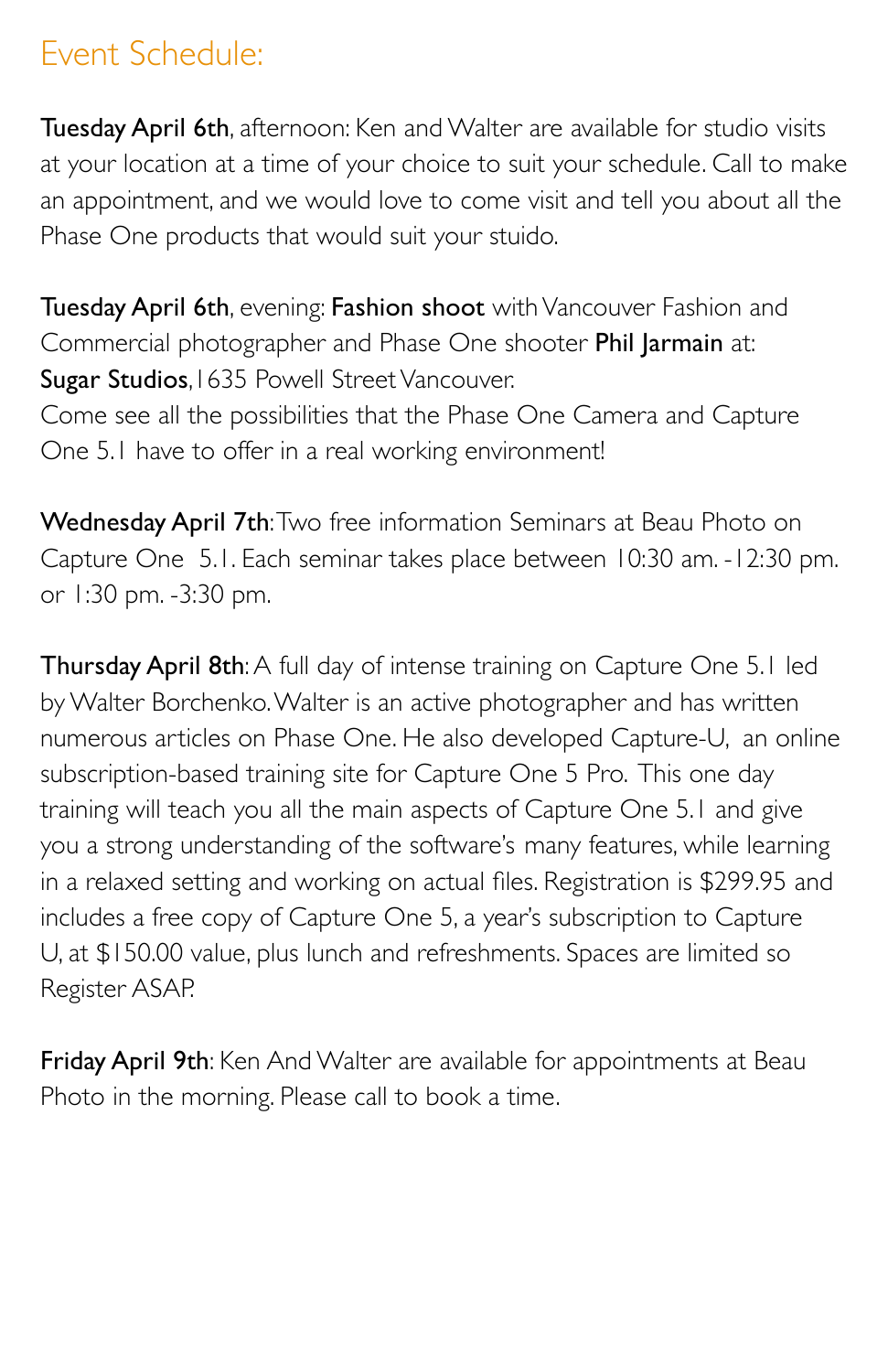#### *The Cameras!*

Phase One 645 DF Camera: now in Rentals with a P45+ back. Drop by and have a look at this incredible camera and try out the the new leaf shutter lenses. Come to the workshop and see the what Phase One can do to streamline your workflow.

Hartblei Cam: this is a German engineering marvel. Its unique design utilizes a DSLR mount (a Canon mount with electronic interface to control lens aperture) and a body that supports Phase One backs. The Hartblei Cam pairs with the Zeiss tilt-shift Superrotator lenses and the latest wide angle tilt-shift lenses from Canon (17mm and 24mm). Remarkably, these lenses cover full frame 645 format (P 65+) with tilt and shift and produce some spectacular results.

Arca Swiss and Phase One: this is the ultimate View Camera system offering the most advanced correction technology available. The unique look of images created with a View Camera solution is a terrific way to separate your work from the competition.

#### Attention bargain hunters!

Beau Photo will be launching a new Clearance section on our web site very soon. Watch for blow-out prices on already discontinued, overstocked and one of a kind items. Here are a few examples:

| Canon Rebel XSi kit with EFS 18-55 IS zoom                          |  | Clearance \$699.00               |
|---------------------------------------------------------------------|--|----------------------------------|
| Canon MR-14 EX Ring Flash                                           |  | Reg. \$625.00 Clearance \$589.00 |
| Nikon TC-20E II AF-S Teleconverter Reg. \$439.50 Clearance \$377.49 |  |                                  |
| Phase One P30+<br>Refurbished for V Series Hasselblad               |  | Clearance \$11,740.00            |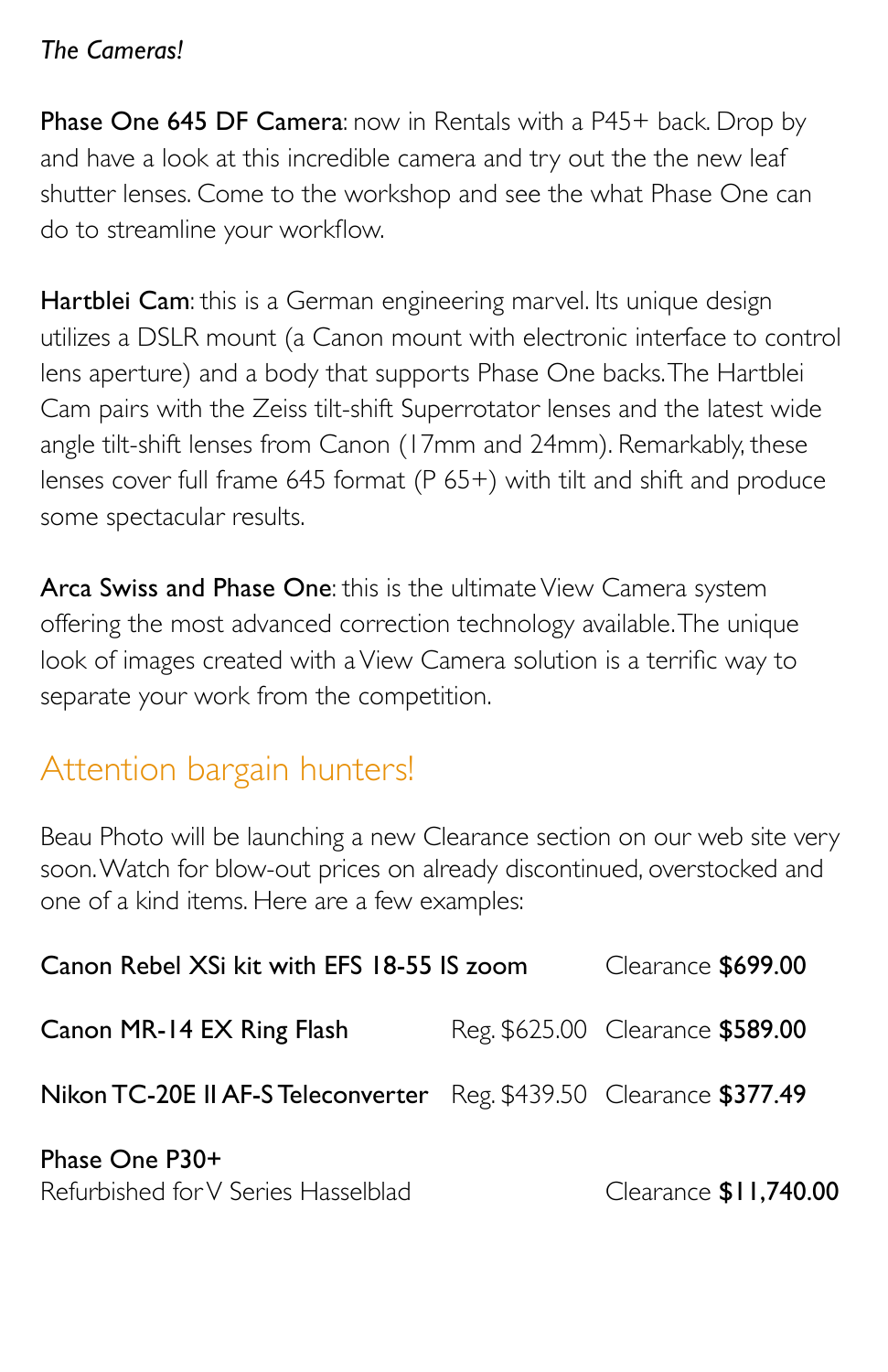#### 3 **Accessories** Jason

#### Lowepro Classified 250 AW

Introducing the Lowepro Classified 250 AW, a hardworking bag specifically designed for the hardworking photographer. The Classified 250 AW shoulder bag conceals gear (and the mission) while protecting it with artful balance. This nimble, quickly accessible bag features a slimmer profile, contoured to move easily



with the body and help the photographer navigate in places such as a busy street in Prague, or a crowded Skytrain in Vancouver. Sometimes you just don't want people knowing you have thousands of dollars of gear inside a bag, that's where Lowepro's new "Classified Series" comes into play. Soft edges, briefcase styling, leather details at contact points, and an embossed logo create a discreet aesthetic. Collapsible, removable padding in the main compartment allows custom organization. The built-in All Weather Cover™ protects contents from the elements.

*Premium features include:* 

- A padded notebook compartment to fit laptops up to 15.4".
- Large capacity main compartment with angled opening.
- Removable memory card wallet with space for 6 CF cards.

- Unique, leather-trimmed divider system to suspend camera and protect lens mounting points.

- Padded shoulder strap with camera keeper to prevent sliding.
- Removable 3-point stabilizing strap; zippered gusset to expand capacity.
- Built-in microfiber cloth to protect LCD screen.
- SlipLock attachment loops at side.
- 2 built-in key clips.
- Luggage sleeve & leather handle wrap.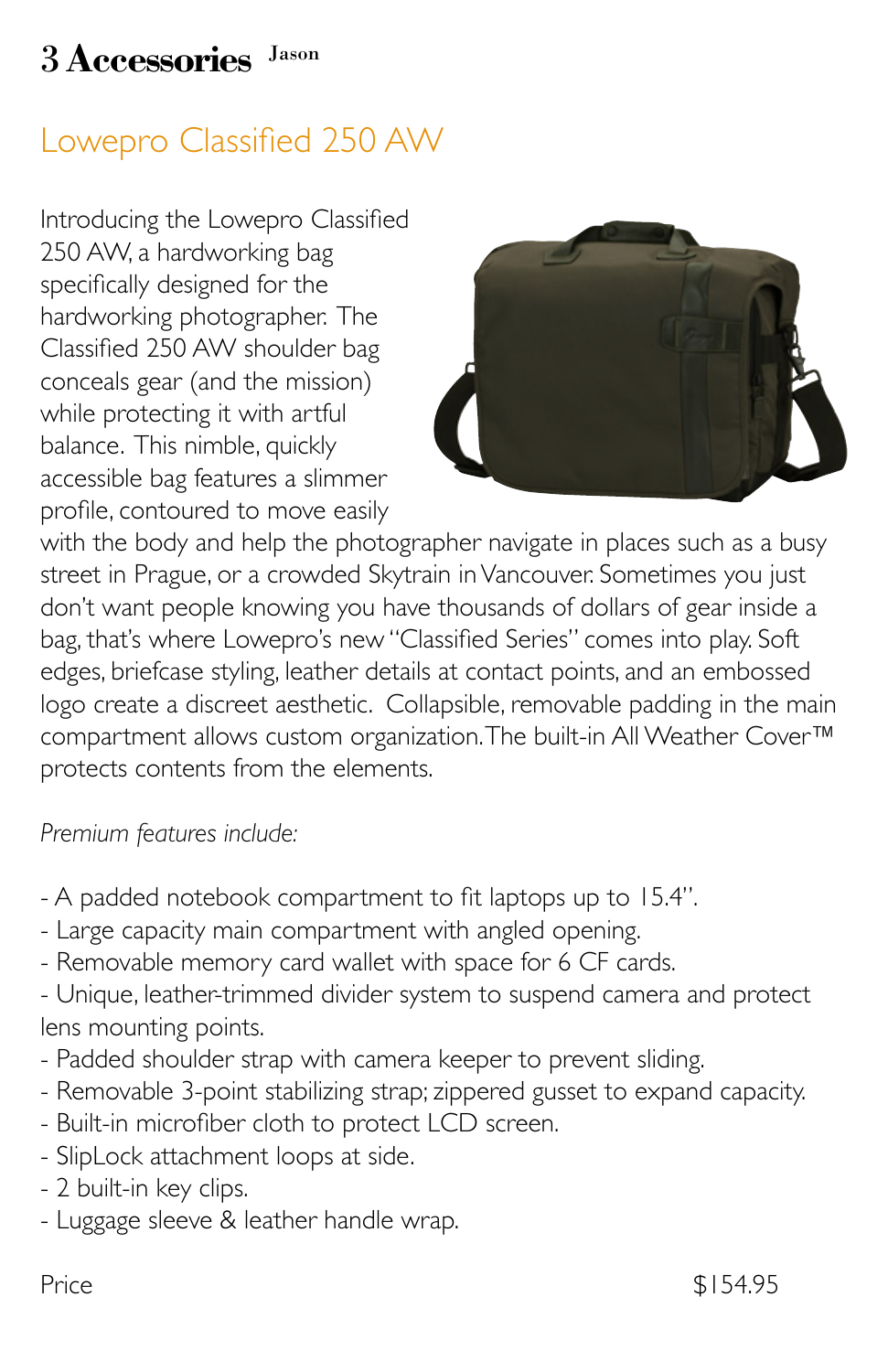#### 4 **Rentals** Kathy

Well, there is not much news this month so why not a bit of the old? The really long weekend is coming up (we are closed Friday and Monday so it's a one day rental for four days) which could be a great opportunity to try something different. You could even get a group together and go on a photo expedition and also share the rental cost as well. *Here are a few suggestions for some fun items to try:*

Noblex 6x12 panoramic camera - the one with the moving lens, or maybe the Linhof 617, though renting either of these would mean you will have to shoot film again.

Sinar F2 4x5 - also film but it's like getting back to photography's roots. Lensbaby Composer - for that wonderful "soft with a sweet spot" look. Profoto monohead kits - you can rent a light kit for as little as \$60/day and work on some new techniques, or just take photos of the big family dinner. The digital camera you covet but can't buy - this is where sharing with friends might be a good thing.

The fog machine or the Reel FX fan - for some experimental fashion shots.

*Whatever you end up wanting to rent, be sure to call and reserve since it's usually a busy weekend.*

#### 6 **Albums & Folders** Barb

Happy Easter! Happy Spring! Even though Vancouver has been experiencing Spring-like weather since before the Olympics started, it is official now.

TAP has advised me that their web site would be updated to their new brochure by April 1, so please check out their new offerings for this year. They've introduced a whole bunch of new presentation ideas, and discontinued a number of the older products that have proven to be less popular over the last couple of years. If you don't see your sentimental favourites in the website, let me know what you're hoping to find and I'll check the 'discontinued' list to see if they're sold out.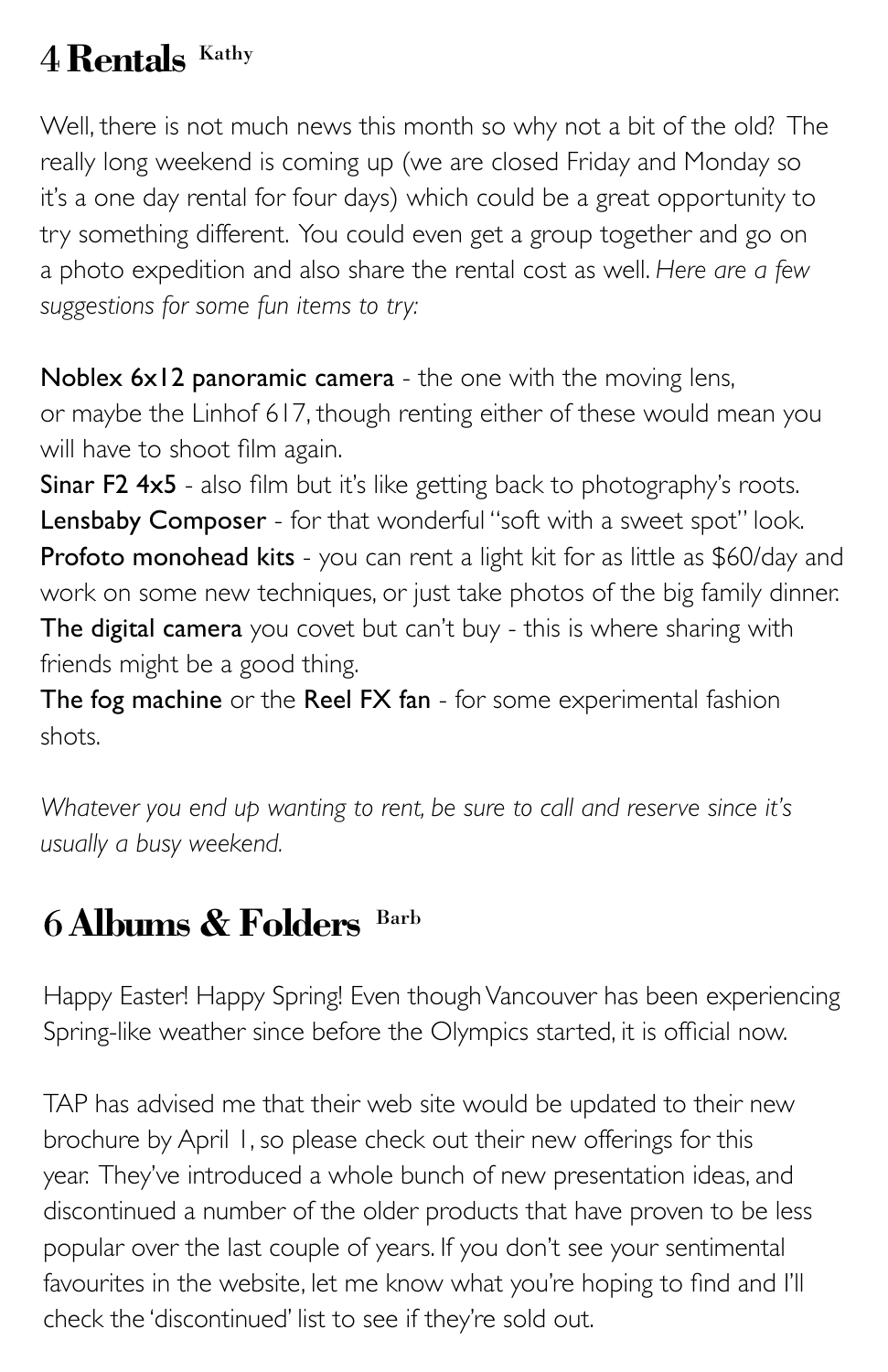If you haven't yet requested your 2010 Beau Photo Catalogue and you need to update your prices, please e-mail me at [barb@beauphoto.com.](mailto:barb@beauphoto.com) We'll get your set out to you as quickly as possible.

Please note: We've been experiencing longer 'wait times' than is normal for some of our orders to be delivered from their factories. To avoid disappointing yourself or your clients, please give us as much lead time as possible to order and receive your presentation items, especially if you're outside of B.C. Normal delivery times to Beau Photo could be anything from 3-8 weeks (depending on product and factory) after placing our orders; please remember to factor in enough time for us to deliver orders to your location.

#### 5 **Renaissance Albums** Simon

Waw, March was busy! Studio samples have been flying out, and I am not surprised as they are all 50% off, and they help promote your business10 fold! Beau Photo has announced an INTRODUCTORY OFFER to all new clients, when ordering your first album you will receive a free swatch set that is worth \$23.50.

Also now is a great time to update your library bound sample album! All in stock renaissance albums are 20% off for the month of April.

I will be on road with Renaissance products heading to Kamloops B.C. on April 17 &18th. If you live near and wish to view the Renaissance products please let us know.

Renaissance has released a new Galleria folio with new cover material. Check it out on the Renaissance Website, and if you require any more information please let me know. Don't forget I am always here to help, I hope you have received the 2010 price list, if not let me know and I will send you a copy.